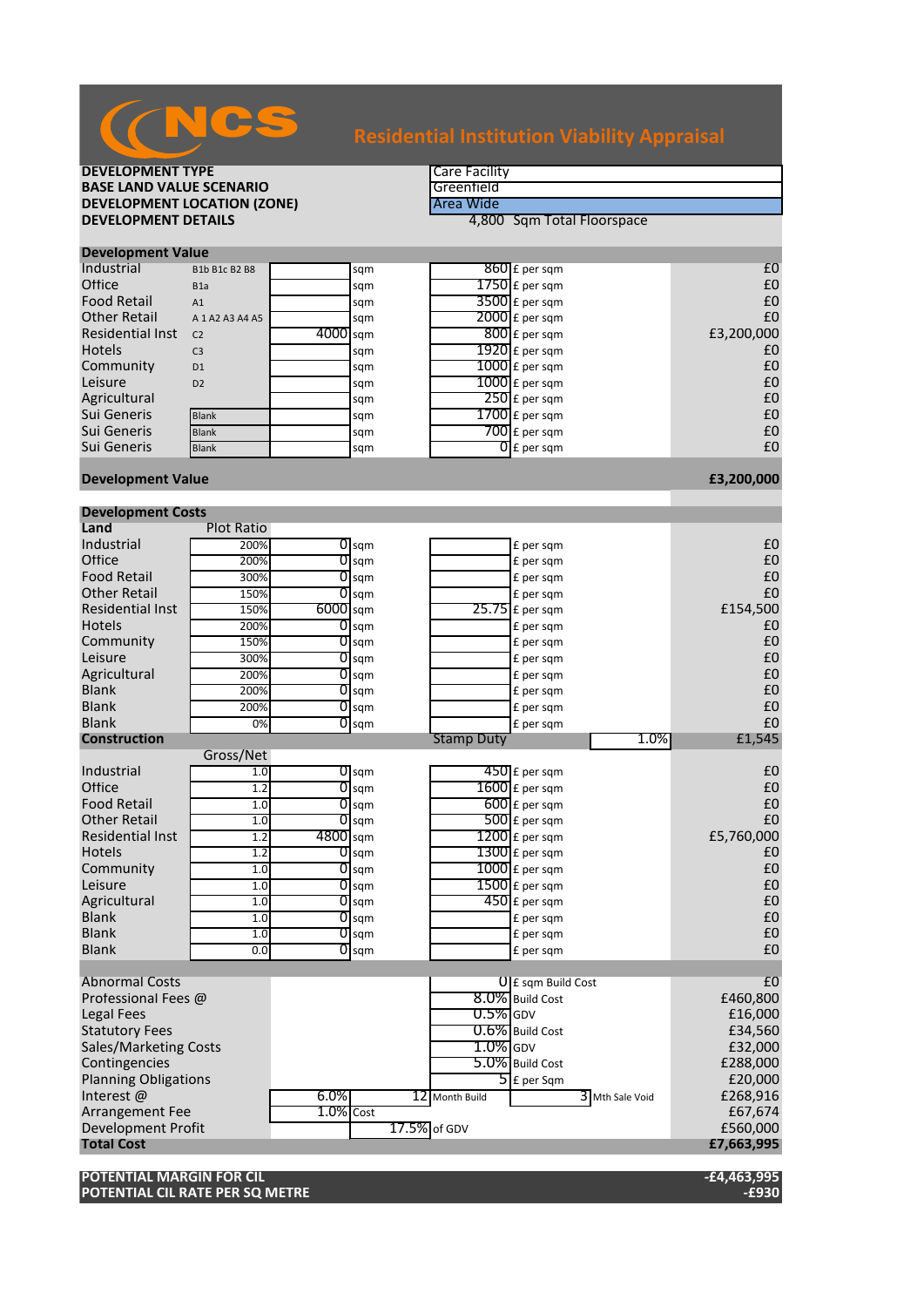| <b>BASE LAND VALUE SCENARIO</b>    |                      |           |                    | Brownfield        |                            |                   |
|------------------------------------|----------------------|-----------|--------------------|-------------------|----------------------------|-------------------|
| <b>DEVELOPMENT LOCATION (ZONE)</b> |                      |           |                    | Area Wide         |                            |                   |
| <b>DEVELOPMENT DETAILS</b>         |                      |           |                    |                   | 4,800 Sqm Total Floorspace |                   |
|                                    |                      |           |                    |                   |                            |                   |
| <b>Development Value</b>           |                      |           |                    |                   |                            |                   |
| Industrial                         | <b>B1b B1c B2 B8</b> |           | sqm                |                   | $860 \text{ f}$ per sqm    | £0                |
| Office                             | B <sub>1</sub> a     |           | sqm                |                   | $1750$ £ per sqm           | $\pmb{\text{f0}}$ |
| <b>Food Retail</b>                 | A1                   |           | sqm                |                   | $3500$ £ per sqm           | £0                |
| <b>Other Retail</b>                | A 1 A 2 A 3 A 4 A 5  |           | sqm                |                   | $2000$ £ per sqm           | £0                |
| <b>Residential Inst</b>            | C <sub>2</sub>       | 4000 sqm  |                    |                   | $800$ £ per sqm            | £3,200,000        |
| <b>Hotels</b>                      | C <sub>3</sub>       |           | sqm                |                   | $1920$ £ per sqm           | £0                |
| Community                          | D <sub>1</sub>       |           | sqm                |                   | 1000 £ per sqm             | £0                |
| Leisure                            | D <sub>2</sub>       |           | sqm                |                   | $1000$ $f$ per sqm         | £0                |
| Agricultural                       |                      |           | sqm                |                   | $250$ £ per sqm            | £0                |
| Sui Generis                        | <b>Blank</b>         |           | sqm                |                   | $1700$ $E$ per sqm         | £0                |
| Sui Generis                        | Blank                |           | sqm                |                   | $700$ £ per sqm            | £0                |
| Sui Generis                        | <b>Blank</b>         |           | sqm                |                   | $\overline{0}$ £ per sqm   | £0                |
| <b>Development Value</b>           |                      |           |                    |                   |                            | £3,200,000        |
| <b>Development Costs</b>           |                      |           |                    |                   |                            |                   |
| Land                               | <b>Plot Ratio</b>    |           |                    |                   |                            |                   |
| Industrial                         | 200%                 |           | $\overline{O}$ sqm |                   | £ per sqm                  | £0                |
| Office                             | 200%                 | 0         | sqm                |                   | £ per sqm                  | £0                |
| <b>Food Retail</b>                 | 300%                 | 0         | sqm                |                   | £ per sqm                  | £0                |
| <b>Other Retail</b>                | 150%                 |           | $\overline{0}$ sqm |                   | £ per sqm                  | £0                |
| <b>Residential Inst</b>            | 150%                 | 6000 sqm  |                    |                   | $65$ £ per sqm             | £389,700          |
| <b>Hotels</b>                      | 200%                 | 0         | sqm                |                   | £ per sqm                  | £0                |
| Community                          | 150%                 | 0         | sqm                |                   | £ per sqm                  | £0                |
| Leisure                            | 300%                 | 01        | sqm                |                   | £ per sqm                  | £0                |
| Agricultural                       | 200%                 | 0         | sqm                |                   | £ per sqm                  | £0                |
| <b>Blank</b>                       | 200%                 | 0         | sqm                |                   | £ per sqm                  | £0                |
| <b>Blank</b>                       | 200%                 | 0         | sqm                |                   | £ per sqm                  | £0                |
| <b>Blank</b>                       | 0%                   | 0         | sqm                |                   | £ per sqm                  | £0                |
| <b>Construction</b>                |                      |           |                    | <b>Stamp Duty</b> | 3.0%                       | £11,691           |
|                                    | Gross/Net            |           |                    |                   |                            |                   |
| Industrial                         | 1.0                  |           | $\overline{0}$ sqm |                   | $450$ £ per sqm            | £0                |
| Office                             | 1.2                  | 01        | sqm                |                   | $1600$ £ per sqm           | £0                |
| <b>Food Retail</b>                 | 1.0                  |           | $0$ sqm            |                   | $600$ £ per sqm            | £0                |
| <b>Other Retail</b>                | 1.0                  |           | $\overline{O}$ sqm |                   | 500 £ per sqm              | £0                |
| <b>Residential Inst</b>            | 1.2                  | 4800 sqm  |                    |                   | $1200$ £ per sqm           | £5,760,000        |
| <b>Hotels</b>                      | 1.2                  |           | $O$ sqm            |                   | $1300$ £ per sqm           | £0                |
| Community                          | 1.0                  |           | $0$ sqm            |                   | $1000$ £ per sqm           | £0                |
| Leisure                            | 1.0                  |           | $0$ sqm            |                   | $1500$ £ per sqm           | £0                |
| Agricultural                       | 1.0                  |           | $\overline{0}$ sqm |                   | $450$ £ per sqm            | £0                |
| <b>Blank</b>                       | 1.0                  |           | $\overline{0}$ sqm |                   | £ per sqm                  | £0                |
| <b>Blank</b>                       | 1.0                  |           | $\overline{0}$ sqm |                   | £ per sqm                  | £0                |
| <b>Blank</b>                       | 0.0                  |           | $\overline{0}$ sqm |                   | £ per sqm                  | £0                |
|                                    |                      |           |                    |                   |                            |                   |
| <b>Abnormal Costs</b>              |                      |           |                    |                   | U E sqm Build Cost         | £0                |
| Professional Fees @                |                      |           |                    |                   | 8.0% Build Cost            | £460,800          |
| <b>Legal Fees</b>                  |                      |           |                    | $0.5\%$ GDV       |                            | £16,000           |
| <b>Statutory Fees</b>              |                      |           |                    |                   | 0.6% Build Cost            | £34,560           |
| Sales/Marketing Costs              |                      |           |                    | $1.0\%$ GDV       |                            | £32,000           |
| Contingencies                      |                      |           |                    |                   | 5.0% Build Cost            | £288,000          |
| <b>Planning Obligations</b>        |                      |           |                    |                   | $\overline{5}$ E per Sqm   | £20,000           |
| Interest @                         |                      | 6.0%      |                    | 12 Month Build    | 3 Mth Sale Void            | £287,975          |
| <b>Arrangement Fee</b>             |                      | 1.0% Cost |                    |                   |                            | £70,128           |
| Development Profit                 |                      |           | 17.5% of GDV       |                   |                            | £560,000          |
| <b>Total Cost</b>                  |                      |           |                    |                   |                            | £7,930,854        |
|                                    |                      |           |                    |                   |                            |                   |
| POTENTIAL MARGIN FOR CIL           |                      |           |                    |                   |                            | $-£4,730,854$     |

**POTENTIAL CIL RATE PER SQ METRE -£986**

## **DEVELOPMENT TYPE Care Facility**

NCS